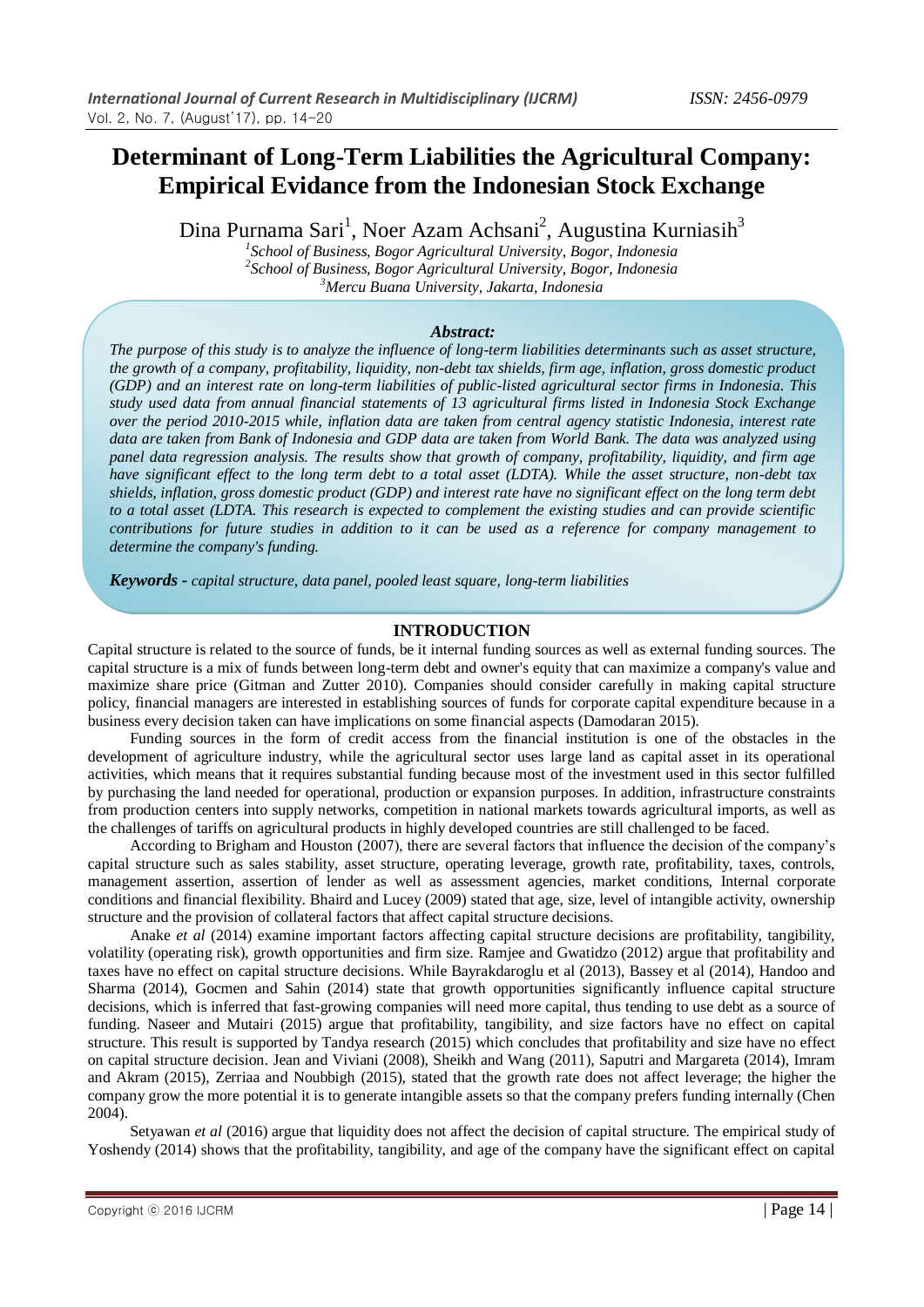structure decisions while other variables such as firm size, non-debt tax shields, and corporate liquidity have no significant effect on capital structure decisions.

Noor (2015) results from a verdict that firm size and corporate growth significantly influence the decision of capital structure, while the profitability and liquidity variables do not affect the decision of capital structure while the asset structure variable has a positive but not significant influence. For the liquidity variable does not affect the decision of capital structure, the result has been in accordance with the pecking order theory that the higher the liquidity of a company then the company will tend to use internal funding.

Referring to some empirical studies and previous research, there are some inconsistencies (research gaps) in the determinants of capital structure, and few studies on the agricultural sector. While the agricultural sector is an interesting sector for research studies, especially in Indonesia. The agricultural sector in Indonesia is the main sector that plays a role in the absorption of the largest workforce compared to other sectors. In addition, Indonesia is a member of the G20 group which is a group of the largest economies and has the capacity to influence the map of the world's economy and trade. Moreover, it is also a country with the fourth largest population in the world and is the tenth largest producer of agricultural products.

This study is intended to re-examine determinant of long-term liabilities, especially in agricultural firms listed in Indonesia Stock Exchange over the period 2010-2015. The study consists of several industries in the agriculture sector such as food crop sub sector, plantation sub-sector, fishery sub-sector, and other sub-sectors with different characteristics, therefore it is expected that further research is suggested to classify according to their respective industries and adding other sectors to be used as research samples to be able to interpret to other sectors.

This research is expected to complement the existing studies and can provide scientific contributions for future studies in addition to it can be used as a reference for company management to determine the company's funding. Based on the above problem formulation, this research aims to analyze the picture of asset structure, growth, profitability, liquidity, non-debt tax shield, firm age, inflation rate, gross domestic product (GDP), interest rate for the long term liabilities and to analyze the influence of internal and external factors on the long-term liabilities.

#### **LITERATURE REVIEW**

Many researchers have studied on capital structure because it is very interesting and useful. Sheikh and Wang (2011) examined determinants of capital structure in manufacturing firms in Pakistan using panel data analysis, resulting in variables of profitability, earnings volatility and liquidity significantly negatively affect debt ratio, size variable significantly gives positive effect to debt ratio, variable of tangibility is negatively correlated to debt ratio, while variables of growth opportunities and non-debt tax shields have no significant relation to debt ratio.

Bassey et al (2014) analyzed the determinants of capital structure in plantation companies in Nigeria. Using panel data analysis, it results that variables of firm size, asset structure, tax, profitability, growth opportunity, significantly give a positive effect on short term debt ratio. While age, dividend payout, and risk are negatively related to short term debt ratio.

Alzomaia (2014) studied about capital structure determinants in some public companies in Saudi Arabia using data panel analysis resulting in variables of size and growth opportunities, which significantly give a positive effect on leverage. Variables of tangibility, profitability and business risk significantly give a negative effect on leverage.

Imran and Akram (2015) tested the determinants of the capital structure in manufacturing firms in Bangladesh resulting variables of managerial ownership, leverage, growth rate, profitability, debt service coverage ratio, liquidity, financial cost, free cash flow to firm, agency cost, and dividend payment which have negative and significant effect on capital structure. While tangibility and liquidity have a positive effect on long term debt as well as having a significantly negative effect on short term debt and total debt.

Handoo and Sharma (2014) studied the determinants of capital structure in companies in India and resulted in variables of profitability, growth asset tangibility, size, cost of debt, liquidity, financial distress, tax rate and debt serving capacity as well as age have a significant impact on short term and long term debt.

Zerriaa and Noubbigh (2015) analyzed the determinants of capital structure evidence listing companies in Tunisia and found variables of firm size and profitability, significantly give positive effect to debt ratio, growth opportunities, tangibility, while non-debt tax shields and interest rates give negative effect yet not significant to debt ratio.

Lim (2012) found that variables of profitability, firm size, non-debt tax shields, earnings volatility and noncirculating shares significantly effect on leverage.

Malinic et al (2013) examined the determinants of Capital Structure in Emerging Capital Markets in Serbia and argued that the liquidity, tangibility, profitability, and cash gap variables significantly give negative effect to the debt ratio, while the income volatility and growth opportunity variables significantly give positive effect to the debt ratio.

Moreover, the research of Margaretha and Ramadhan (2010), which examines the factors affecting capital structure in the manufacturing industry in Indonesia Stock Exchange found that the variable of size effect to the capital structure (long-term leverage), size does not affect the capital structure (total leverage and short-term leverage), while tangibility effects short-term-leverage and long-term leverage. Profitability effects total leverage and short-term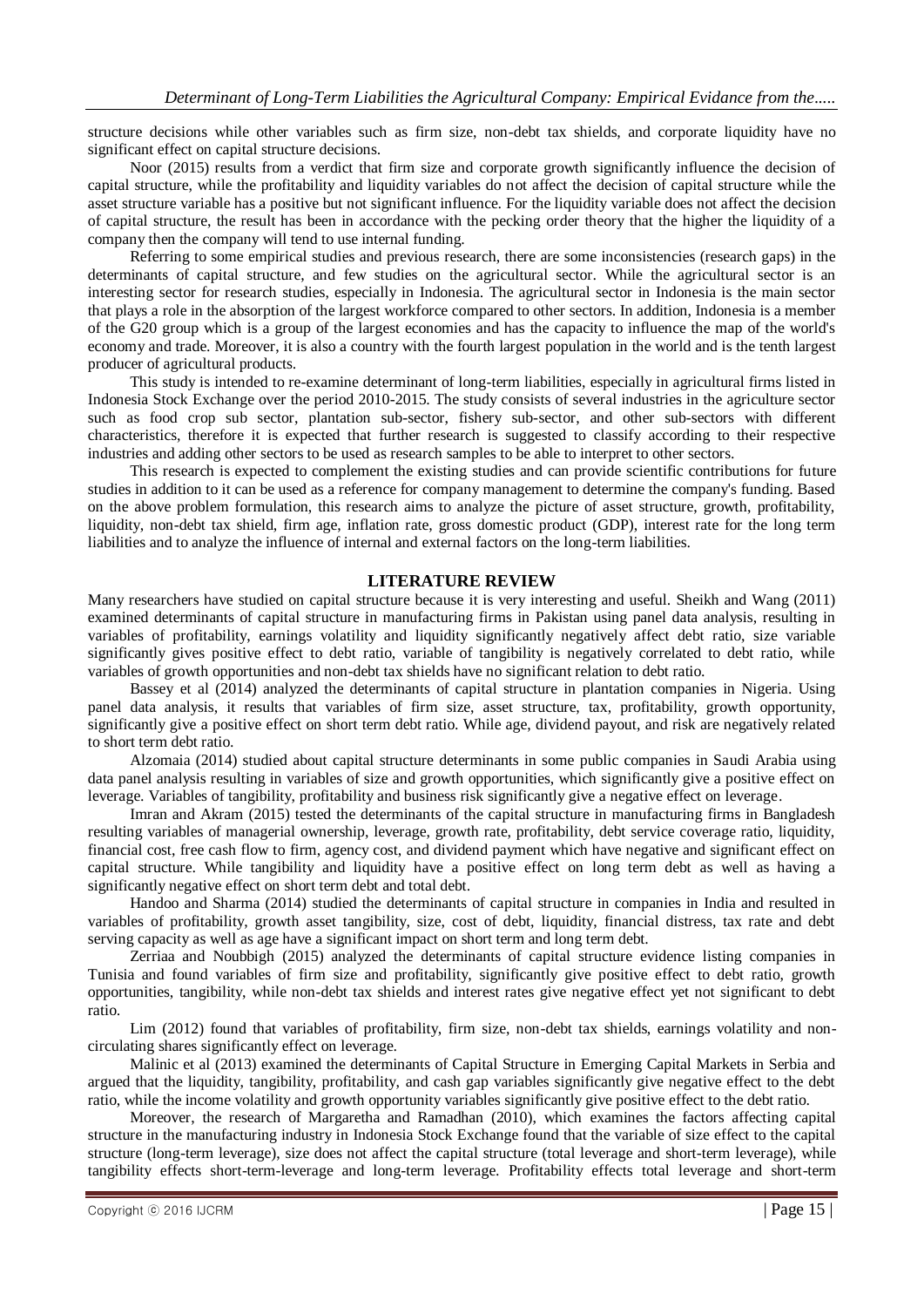leverage. Liquidity effects total leverage and short-term leverage. Growth affects total leverage and long-term leverage. Non-debt tax shield does not affect leverage. Age affects short-term leverage. Investment does not affect leverage.

### **RESEARCH METHODOLOGY**

This study used data from annual reports are formal financial statements that are published yearly of 13 agricultural firms listed in Indonesia Stock Exchange over the period 2010-2015 while inflation data are taken from central agency statistic Indonesia, interest rate data are taken from Bank of Indonesia and GDP data are taken from World Bank.

Long term debt to total assets (LDTA) is used as a dependent variable. While, the asset structure (SA), company growth (GRW), profitability (PROF), liquidity (LIQ), non-debt tax shield (NDTS), firm age (AGE), inflation (INF), gross domestic product (GDP) Interest rate (IR) are the independent variables.

The research model used in this study was panel data regression. Panel data is a combination of cross-sectional data with time series data. Analysis of panel regression data is used to measure the impact of various factors on capital structure.

This research refers to several studies including researches conducted by Imran and Akram (2015), and Bayrakdaroglu *et al* (2013). The model in this research is conducted to examine internal and external factors affecting the long-term liabilities. Thus, the research model is formulated as follows:

$$
LDTA_{it} = \alpha + \beta_1 SA_{it} + \beta_2 GRW_{it} + \beta_3 PROF_{it} + \beta_4 LIQ_{it} + \beta_5 NDTS_{it} + \beta_6 AGE_{it} + \beta_7 INF_{it} + \beta_8 GDP_{it} + \beta_9 IR_{it} + \epsilon_{it}
$$

Information:

| i           | $=$ number of agricultural sector issuers (cross section)                   |
|-------------|-----------------------------------------------------------------------------|
| t           | $=$ Observation Period (time series)                                        |
| $\alpha$    | $=$ Intercept                                                               |
| β           | $=$ Regression coefficient of independent variable (slope)                  |
| LDTA        | $=$ Long Term Debt to Total Asset                                           |
| SA.         | $=$ Structure of Asset                                                      |
| GRW         | $=$ Growth of the company                                                   |
| <i>PROF</i> | $=$ Profitability (Return On Assets)                                        |
| LIO         | $=$ Liquidity                                                               |
| <i>NDTS</i> | $=$ Non debt tax shields                                                    |
| AGE         | $=$ Age of the company since its establishment up to the observation period |
| <i>INF</i>  | $=$ Inflation                                                               |
| GDP         | $=$ Growth Domestic Product                                                 |
| IR          | $= BI$ Rate                                                                 |
| ε           | $=$ Error                                                                   |

Table 1 Definition of Variabel

| Variable    | Measurement                                                                       |
|-------------|-----------------------------------------------------------------------------------|
| <b>LDTA</b> | Total long-term liability / total asset                                           |
| SA.         | Fixed asset / total asset                                                         |
| <b>GRW</b>  | (Total asset <sub>1</sub> - total asset <sub>0</sub> ) / total asset <sub>0</sub> |
| <b>PROF</b> | Net profit / total asset                                                          |
| LIQ.        | Total current asset / total current liability                                     |
| <b>NDTS</b> | Total depreciation / total asset                                                  |
| AGE         | $Logn$ (year of research - year of establishment of company)                      |
| <b>INF</b>  | Percentage of average inflation per year                                          |
| <b>PDB</b>  | Percentage of GDP per year                                                        |
| IR          | Percentage of interest rate per year                                              |

1.1 Research Hypothesis

The hypothesis in this study is based on previous research:

H1 The asset structure has positive and significant effect on long term debt to total asset.

H2 The growth of company has positive and significant effect on long term debt to total asset.

H3 Profitability has negative and significant effect on long term debt to total assets.

H4 Liquidity has negative and significant effect on long term debt to total assets.

H5 Non debt tax shield has negative and significant effect on long term debt to total asset.

H6 Firm age has positive and significant effect on long term debt to total asset.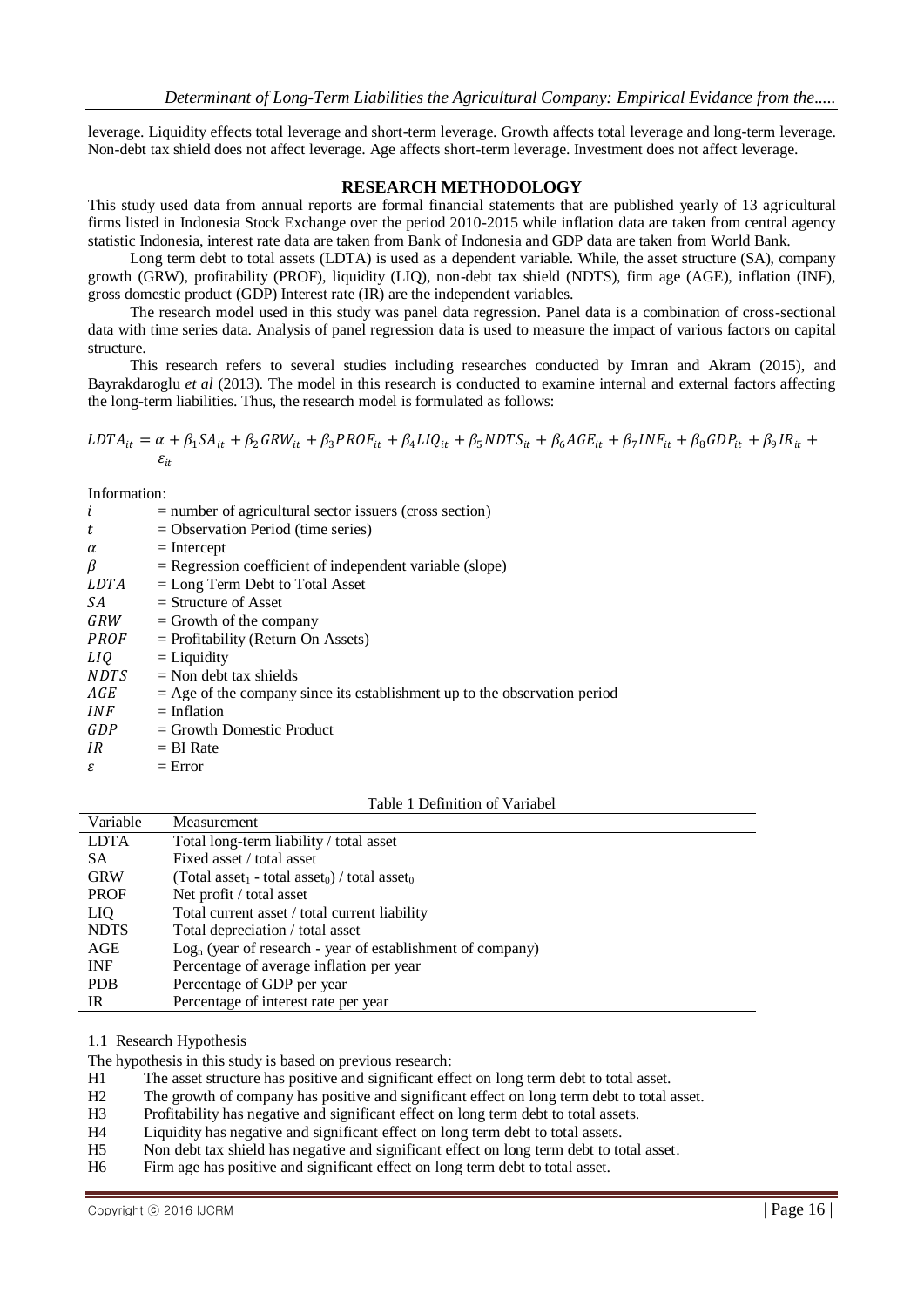- H7 Inflation rate has negative and significant effect on long term debt to total asset.
- H8 Gross domestic product has positive and significant effect on long term debt to total asset.
- H9 The interest rate has negative and significant effect on long term debt to total asset.

### **RESULT AND DISCUSSION**

4.1 Descriptive Statistics The descriptive statistics in this study uses the annual financial report of 13 agricultural firms listed on the Indonesia Stock Exchange within the period of 2010-2015, which can be seen in Table 2.

|      |          |                      | $1$ ave $2 \times$ allayes of the Descriptive Statistics |                               |      |                    |                     |             |  |
|------|----------|----------------------|----------------------------------------------------------|-------------------------------|------|--------------------|---------------------|-------------|--|
|      | LDTA SA  |                      | GRW PROF LIO NDTS AGE INF                                |                               |      |                    |                     | PDB IR      |  |
| Mean |          |                      | $0.24$ $0.33$ $0.20$ $0.04$                              | 3.82 0.16 3.33 0.05 0.05 0.06 |      |                    |                     |             |  |
| Max  |          | $0.87$ $0.71$ $2.64$ |                                                          | 0.25 67.46                    | 0.56 |                    | 4.64 0.08 0.06 0.08 |             |  |
| Min  | $0.00\,$ | $0.00 -0.16$         | $-0.28$                                                  | 0.14                          |      | $0.02 \qquad 2.19$ | 0.03                | $0.04$ 0.05 |  |

Std.Dev. 0.19 0.12 0.42 0.09 9.62 0.12 0.62 0.02 0.00 0.00

Table 2 Variables of the Descriptive Statistics

In table 2, LDTA has an average value of 0.244 which means that it amounts 24.40% of asset financing is using longterm debt. SA has an average of 0.33, which means that 33.00% of total assets owned by the company is an investment in the form of fixed assets. GRW has an average value of 0.20 which means that the average growth rate of company assets amounts 20.30%. PROF has an average of 0.044 which means that the company's profit generated from the use of assets is 4.4%. LIQ has an average of 3.82, which means that the company is able to meet its short-term debt of 382.8% average of the total current assets of the company. NDTS has an average of 0.164, which means that the average cost of depreciation expense contributes 16.4% to the total assets of the company. AGE has an average of 3,337, which means that the age of the company averagely contributes 333.7% for better management capabilities to gain more trust from investors. INF has an average of 0.059 which means the average inflation contributes 5.9% in the decision of the company's capital structure. GDP has an average of 0.056, which means that the average gross domestic product contributes 5.6% in the decision of the company's capital structure. IR has an average of 0.069, which means that the average interest rate contributes 6.9% in the decision of the company's capital structure.

4.2 Analysis Of Internal And External Factors That Affect The Long Term Debt To Total Asset

In this study, it was found the problem of heteroscedasticity. According to Widarjono (2009), to solve the problem of heteroscedasticity is to apply cross section weighted, and in determining the model using estimated generalized least square method (GLS) forms of transformation to address multicollinearity and heteroscedasticity (Nachrowi and Usman 2006). This study has applied cross section weighted and using estimated generalized least square method (GLS), but the heteroscedasticity problem is still indicated. It is as proven in the scatter plot diagram (Appendix 1) of Bumi Teknokultura Unggul (BTEK) and Central Proteinaprima Tbk (CPRO) showing the inequality of residuals in the regression model, BTEK in 2013 has long-term debt (LDTA) which increased dramatically to 785% (percent) from the previous year since in that period BTEK acquired two wood processing companies but in the financial report visible BTEK suffered losses when compared to previous periods. While, CPRO in 2011, the financial statements of the audit results show the company's net loss swelled up to 193% from the previous period, only in the period of 2013 CPRO generate significant profits but re-loss the period thereafter. Meanwhile, in 2014 the long-term debt increase is 223% (percent), this is because it decided to expand to build a factory. For those reasons, this study indicates heteroscedasticity problem. One solution to solve the problem of heteroscedasticity is to remove or replace the sample data, but if the data is discarded the results of research becomes unable to be interpreted temporarily to replace the sample data which is impossible to do because this study only covers the agricultural sector in Indonesia. Therefore, it was decided to keep the data in testing the regression model.

In determining the best model, several tests are applied such as Chow test, Hausman test and Lagrange Multiplier test (LM). Table 3 shows the results in the estimation model selection, which the PLS chow model test is the best model or received H0 with p-valued value  $> 0.05$  that values 0.87770. When the chow test results H0, according to some experts, it is not required further Hausman test or LM test. However, to be more convincing this research, it can be seen that by applying the Hausman test, it results that REM model is the best model, while from LM test it results that PLS test is the best model with p-valued value  $> 0.05$  that values 0.08160. This result can be concluded that the PLS model is the best model to be used in regression model, with weighted generalize least square (GLS) and adding long term debt to total asset LDTA (-1) and long term debt to total asset years after LDTA (1) to obtain optimal research results and to analyze the effect on long term debt to total assets.

Table 3 shows that in the pooled least square model (PLS) the R-square values 0.96655, the Durbin-Watson stat values 2.632978. The value of the coefficient of determination R-square on pooled least square model (PLS) which is in the range 0 to 1 has almost reached to 1 in this case the model shows that the variable can represent the problems studied because it can explain the variations that occur in the dependent variable. Similarly, Durbin-Watson stat values of pooled least square model (PLS) are in the range of number 2 which means that there is no autocorrelation problem.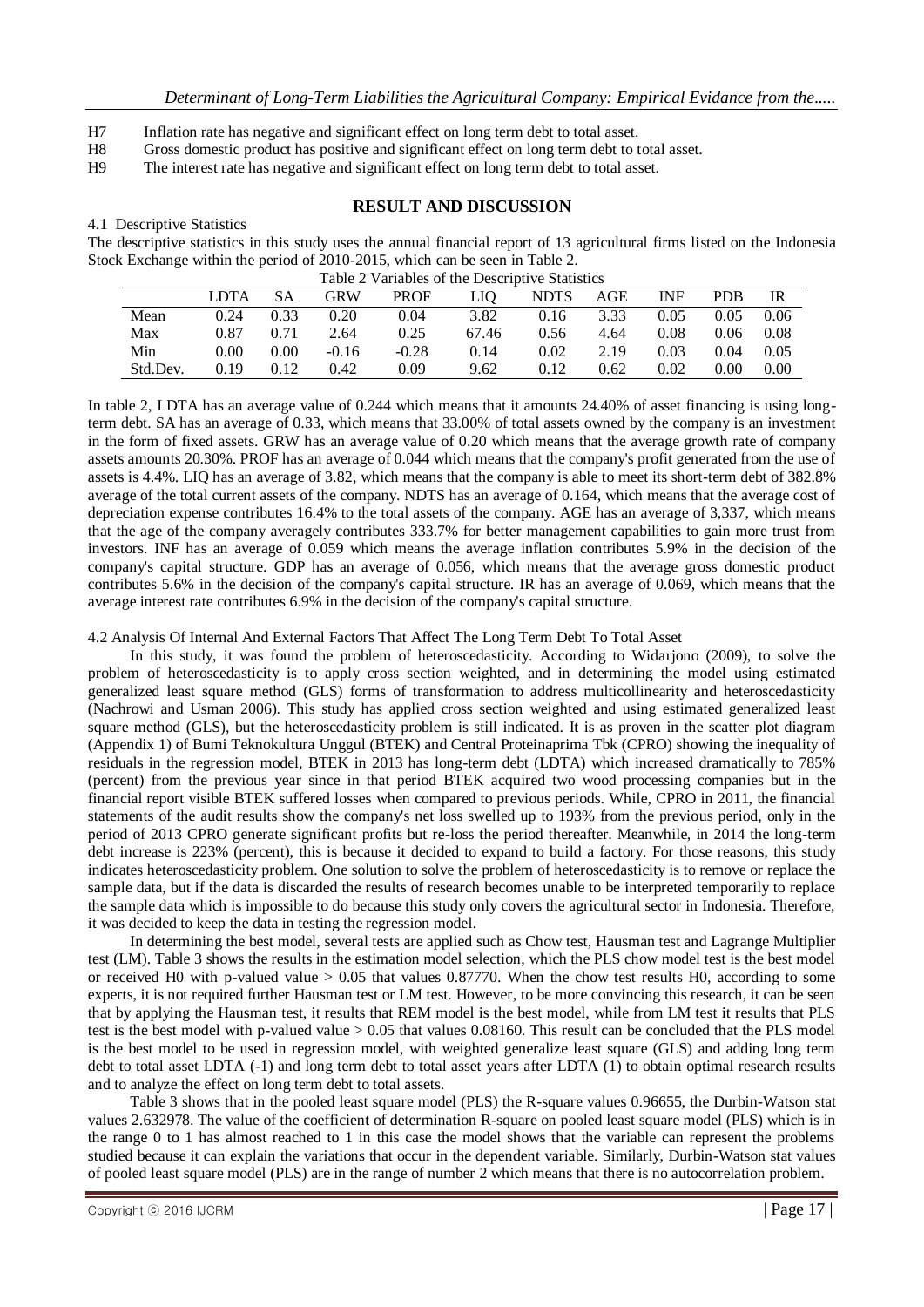| Table 3. Results of pooled least square (PLS) model |            |            |  |  |  |
|-----------------------------------------------------|------------|------------|--|--|--|
| Variable                                            | Coef       | Prob       |  |  |  |
| <b>SA</b>                                           | $-0.077$   | $0.057*$   |  |  |  |
| <b>GRW</b>                                          | 0.110      | $0.063*$   |  |  |  |
| <b>PROF</b>                                         | $-0.218$   | $0.089*$   |  |  |  |
| LIQ                                                 | $-0.001$   | $0.001***$ |  |  |  |
| <b>NDTS</b>                                         | 0.104      | $0.095*$   |  |  |  |
| AGE                                                 | 0.012      | $0.010**$  |  |  |  |
| <b>INF</b>                                          | 0.450      | 0.109      |  |  |  |
| <b>PDB</b>                                          | 1.661      | 0.618      |  |  |  |
| IR.                                                 | $-1.399$   | 0.494      |  |  |  |
| $LDTA(-1)$                                          | 0.446      | $0.080*$   |  |  |  |
| LDTA(1)                                             | 0.451      | $0.060*$   |  |  |  |
| $\mathsf{C}$                                        | $-0.034$   | 0.076      |  |  |  |
| R-squared                                           | 0.96655    |            |  |  |  |
| Adjusted R-squared                                  | 0.95735    |            |  |  |  |
| Prob(F-statistic)                                   | 0.00000    |            |  |  |  |
| Durbin-Watson stat                                  | 2.63298    |            |  |  |  |
| Model Classification with $H_0$ ( p-valued > 0.05): |            |            |  |  |  |
| <b>Chow Test</b>                                    |            |            |  |  |  |
| $H_0$ : PLS                                         | <b>PLS</b> | 0.87770    |  |  |  |
| $H_1$ : FEM                                         |            |            |  |  |  |
| Hausman Test                                        |            |            |  |  |  |
| $H_0$ : REM                                         | <b>REM</b> | 1.00000    |  |  |  |
| $H_1$ : FEM                                         |            |            |  |  |  |
| <b>LM</b> Test                                      |            |            |  |  |  |
| $H_0$ : PLS                                         | <b>PLS</b> | 0.08160    |  |  |  |
| $H_1$ : REM                                         |            |            |  |  |  |

Remarks: \*\*\* = significant ( $\alpha$  = 1%), \*\* = significant ( $\alpha$  = 5%), \*=significant ( $\alpha$  = 10%)

In Table 3, it shows a significant relationship between independent variables and dependent variable. The SA variable has a negative and significant effect. This result is consistent with the researchers of Sheikh and Wang (2011), Bayrakdaroglu et al (2013), Imran and Akram (2015), Mutairi and Naser (2015), Tandya (2015), Alzomaia (2014) and Malinic et al (2013). In these study companies that have high assets tend not to use debt as the fulfillment of funding required by the company. The GRW variable has a positive and significant effect. This result is relevant to researchers of Jean and Viviani (2008), Ramjee and Gwatidzo (2012), Bayrakdaroglu et al (2013), Bassey et al (2014), Gocmen and Sahin (2014), Imran and Akram (2015), Mutairi and Naser (2015), Alzomaia (2014), Baharuddin et al (2011) and Malinic et al (2013). It shows that companies, which have high growth rates, tend to need debt because the companies have a chance to make the profitable investment. The result showing PROF variables have negative and significant effect is consistent with the researchers of Sheikh and Wang (2011), Ramjee and Gwatidzo (2012), Bayrakdaroglu et al (2013), Imran and Akram (2015), Mutairi and Naser (2015), Tandya (2015), Anake et al (2014). The LIQ variable has a negative and significant effect that is relevant to the research of Malinic et al (2013), Sheikh and Wang (2011), companies with large liquidity tend to prefer using internally generated funds, whereas companies with large liquidity explain that the companies are able to pay for their current liabilities. The NDTS variables have a positive and significant influence. This study is supported by researchers conducted by Bradley et al (1984) and Chaplinsky and Niehaus (1993). AGE variables have positive and significant influence, which is relevant to the opinion of Mutairi and Naser (2015) and Dada and Ghazali (2016) which explains that age affects the leverage of the company because the longer a company stands investor will be more confident in investing because of the better management assertion in solving the problem at hand. While the INF and PDB variables have a positive but not significant effect, but on the IR variables it seems that IR shows a negative and insignificant effect which proves the research opinion by Riaz et al (2014) and Zerriaa and Noubbigh (2015), which said that the company will keep increasing its debt even as interest rates increase.

### **CONCLUDING REMARKS**

This study analyzes the influence of decision determinant of long term liabilities in agricultural sector public listed in Indonesia. In this study conducted by Jean and Viviani (2008), Ramjee and Gwatidzo (2012), Bayrakdaroglu et al (2013), Bassey et al (2014), Gocmen and Sahin (2014), Imran and Akram (2015), Mutairi and Naser (2015), Sudiyatno and Sari (2013), Alzomaia (2014), Baharuddin et al (2011), Malinic et al (2013), Margaretha and Rizky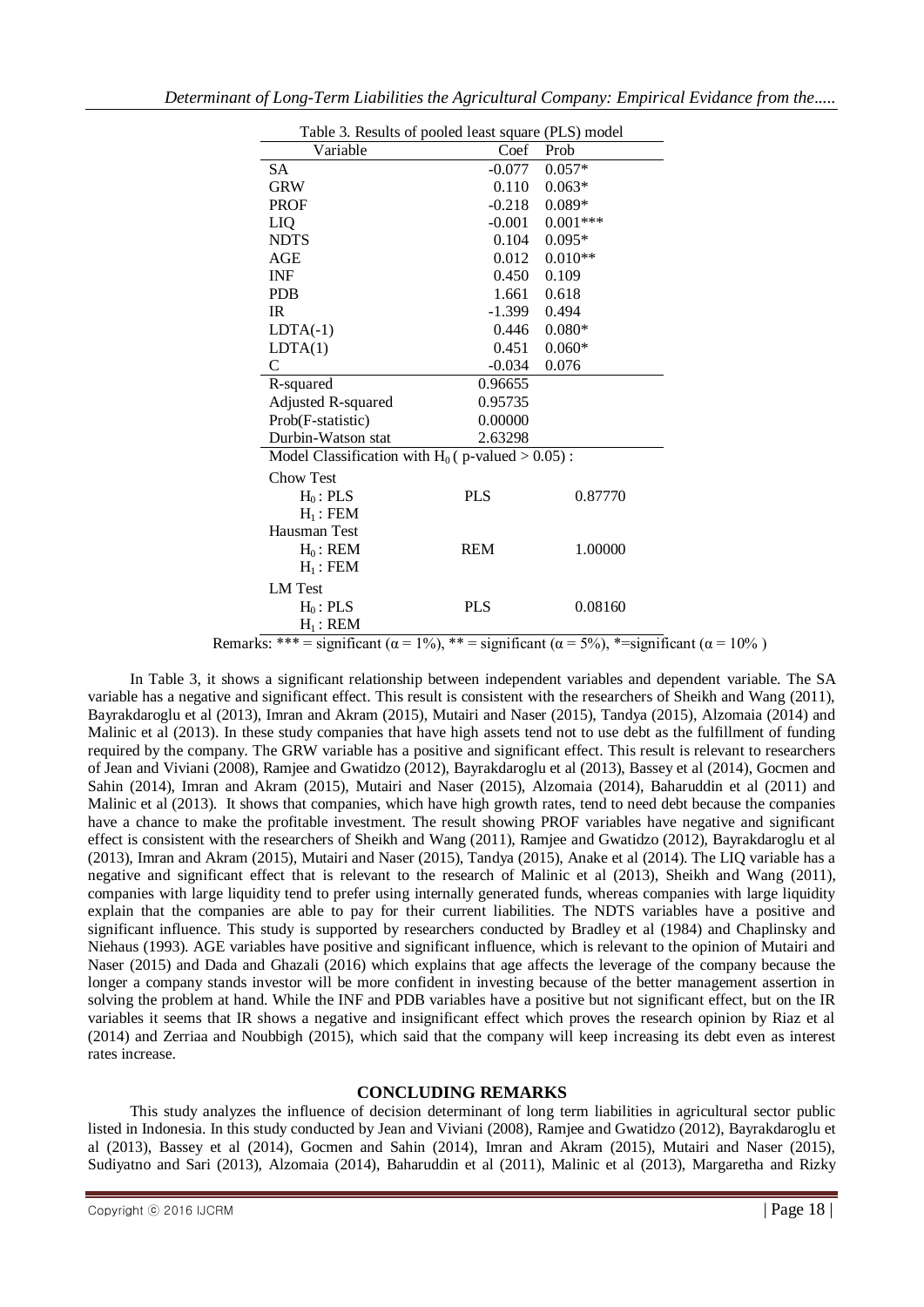(2010), Sheikh and Wang (2011), Tandya (2015), Anake et al (2014), Sudiyatno and Sari (2013), Sanjaya (2014), Alzomaia (2014) and Dada and Ghazali (2016) resulted that corporate growth, profitability, liquidity and age of company has significantly affected by debt. While in the structure of assets and non-debt tax shield there is no effect on long-term debt to the total asset.

This research has shown a significant effect on company growth, profitability, liquidity and company's age, and there is found when the interest rate is high, the company keeps increasing its debt although not very significant. As well as inflation and gross domestic product, there is an effect on debt although it is not significant because the company in the agricultural sector is a major sector that plays an important role in Indonesia as well as a sector for the survival of the people so that no matter how high-interest rates or inflation it will not influence the policy makers.

Based on the results of the analysis, managerial implications can be used as consideration of financing decisions for the company's management in the agricultural sector resulting from internal factor testing i.e. firm growth (GRW), profitability (PROF), liquidity (LIQ), and age of company (AGE). It can be used as a reference decision for the company to choose to fund. The result of external factor analysis i.e. gross domestic product (GDP) and interest rate (IR) shows both factors can also be used as the reference for companies in determining to fund, as shown in the analysis of the results, both factors have no significant effect. For another reference, this study adds to the previous LDTA (-1) and long term debt to total asset years after LDTA (1) debt variables that resulted in the debt of the previous period and the subsequent debt period having an influence in the firm's decision to reduce the debt or to increase the company's assets. While on asset structure testing (SA), non-debt tax shield (NDTS) and inflation have slightly affected the company's decision on funding selection. This study also found companies in the agricultural sector are very careful in using debt for the operational purposes of the company, therefore agricultural companies explicitly prefer internal funding. In addition, the old inefficient management policy in using debt, which was causing bankruptcy, cause companies preference of using the internal funding.

In further subsequent research, it can utilize more variables that are considered relevant including using other proxies of the capital structure. It is suggested using unbalance panel analysis in panel data regression analysis if there is not matching criteria in the data selection and adding equity as a variable which can show decision of capital structure.

#### **REFERENCES**

- [1] L.J. Gitman and C.J. Zutter, *Managerial Finance* 13th (Ed) (Pearson Education Inc, Boston 2010).
- [2] A. Damodaran, *Applied Corporate Finance* 4<sup>th</sup> (Ed) (John Wiley and Sons Inc, New York 2015).
- [3] E.F. Brigham and P.R. Daves, *Intermediate Financial Management* 9 th (Ed) (Thomson South-Western, US 2007).
- [4] C.M. Bhaird and B. Lucey , Determinants of capital structure in Irish SMEs, *Small Business Economics, 35(3)*, 2009, 357- 375.
- [5] A.F. Anake, E.N. Obim and F. Awara, Determinants of financial structure: evidence from Nigerian quoted firms, *Journal of Finance and Accounting, 5(16),*2014, 53-66.
- [6] A. Ramjee and T. Gwatidzo, Dynamics in capital structure determinants in South Africa, *Meditari Accountancy Research*. *20(1)*, 2012, 52-67.
- [7] A. Bayrakdaroglu, I. Ege and N. Yazici, A panel data analysis of capital structure determinants empirical results from Turkish capital market, *International Journal of Economics and Finance*, *5(4)*, 2013, 131-140.
- [8] N.E. Bassey, C.J Arene and B.C. Okpukpara, Determinants of capital structure of listed agro firms in Nigeria, *Economic Affairs , 59(1)*, 2014, 35-47.
- [9] A. Handoo and K. Sharma, A study on determinants of capital structure in India, *IIMB Management Review*, *26(3),* 2014,170-182.
- [10] T. Gocmen and O. Sahin, The determinants of bank capital structure and the global financial crisis the case of Turkey, *Journal of Applied Finance & Banking, 4(5)*, 2014, 55-67.
- [11] A. Mutairi and K. Naser, Determinants of capital structure of banking sector in gcc an empirical investigation, *Asian Economic and Financial Review. 5(7)*, 2015, 959-972.
- [12] C. Tandya, The capital structure determinants of Indonesia publicly listed firms, *iBuss Management, 3(2),* 2015, 19-27.
- [13] Jean, and L.Viviani , Capital structure determinants an empirical study of French companies in the wine industry, *International Journal of Wine Business Research, 20(2)*, 2008,171-194.
- [14] N.A. Sheikh and Z. Wang "Determinants of capital structure an empirical study of firms in manufacturing industry of Pakistan, *Managerial Finance, 37(2)*, 2011, 117-133.
- [15] M.R. Saputri and F. Margaretha, Factors affecting the capital structure of manufacturing companies listed on the Indonesia Stock Exchange, *E-Journal of Management Faculty of Economics Trisakti University*, *1 (1)*, 2014, 1-21.
- [16] M.D. Imran and M.D. Akram , Determinants of capital structure and testing of theories: a study on the listed manufacturing companies in Bangladesh, *International Journal of Economics and Finance. 7(4)*, 2015, 176-190.
- [17] M. Zerriaa and H. Noubbigh, Determinants of capital structure evidence from Tunisian listed firms, *International Journal of Business and Management, 10(9)*, 2015, 121-135.
- [18] C.K. Chen, Research on impacts of team leadership on team effectiveness, *The Journal of American Academy of Business, Cambridge, 5(1/2),* 2004, 266-278.
- [19] A.I. Setyawan, Topowijono and N.F. Nuzula, Influence firm size, growth opportunity, profitability, business risk, effective tax rate, asset tangibility, firm age and liquidity to the company's capital structure, *Journal of Business Administration, 31(1)*, 2016, 108-117.